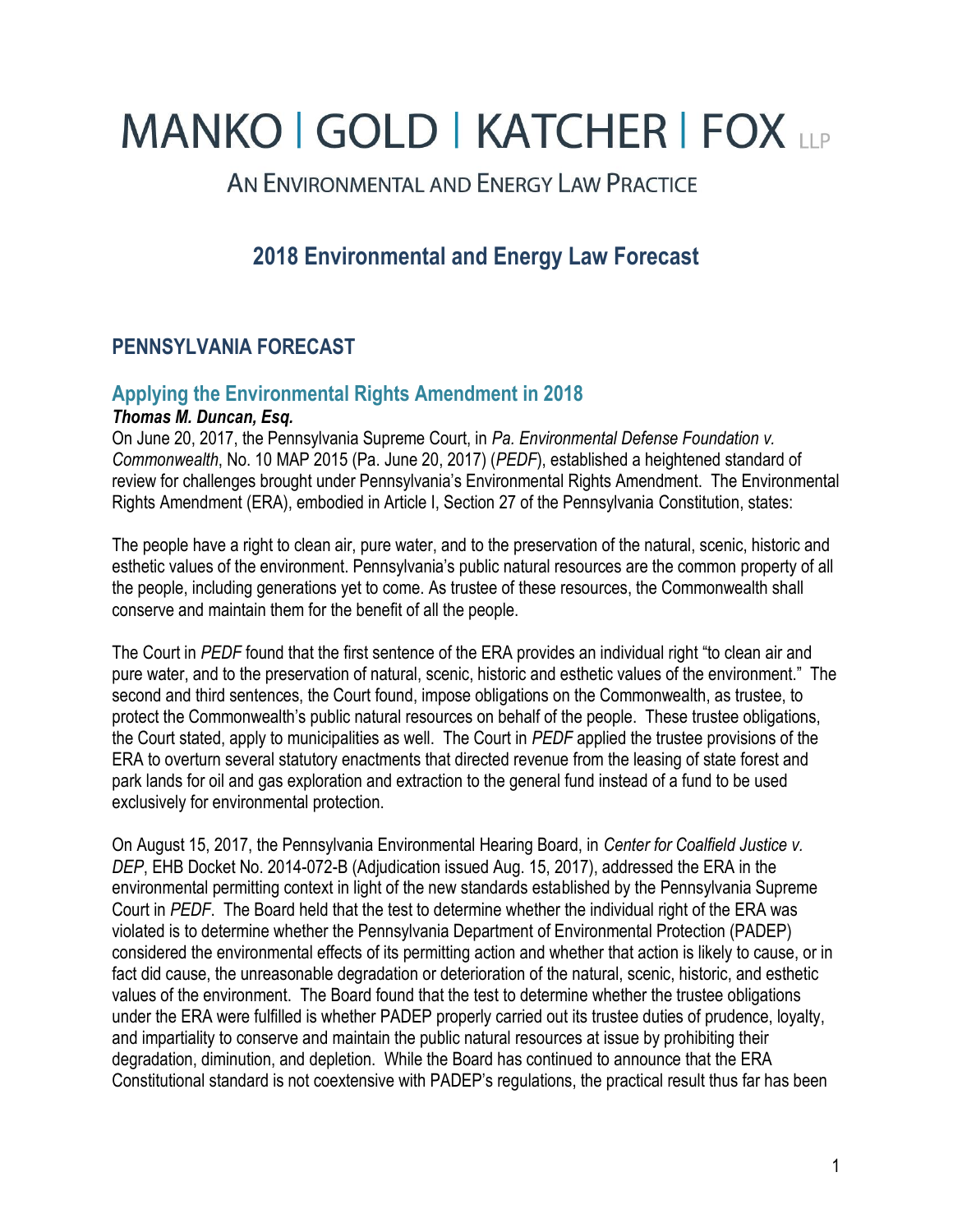that regulatory compliance results in ERA compliance and regulatory noncompliance results in ERA noncompliance.

In light of the Pennsylvania Supreme Court's holding in *PEDF*, courts in 2018 will be faced with a number of difficult issues involving the ERA, including (1) the scope of the term "public natural resources," (2) the extent to which the ERA applies to private action, and (3) the obligations that the ERA imposes on municipalities and state agencies other than PADEP.

## **Update on Management of Fill Policy**

### *Michael M. Meloy, Esq.*

In terms of ramifications for the regulated community, few if any technical guidance documents issued by the Pennsylvania Department of Environmental Protection (PADEP) rival in importance the Management of Fill Policy (also referred to as the Clean Fill Policy). The Management of Fill Policy establishes guidelines for delineating between fill material that can be used as unregulated "clean fill" and fill material that instead must be managed as a waste under the Pennsylvania Solid Waste Management Act (SWMA), 35 P.S. §§ 6018.101 – 6018.1003. The current version of the Management of Fill Policy was issued in 2004 and was slightly revised in 2010.

On December 20, 2014, PADEP issued proposed changes to the Management of Fill Policy for public comment. The proposed changes focused predominantly on modifying the numeric standards that are used to help determine whether fill material qualifies as "clean fill" or instead is regulated under the SWMA. The proposed changes also included modifications to the sampling and analytical protocols contained in the Management of Fill Policy. The proposed changes sparked significant public comments during the public comment period that closed on February 18, 2015.

In response to the public comments it received, PADEP has been reconsidering how to proceed with the proposed changes to the Management of Fill Policy. It appears that instead of making limited revisions to the Management of Fill Policy as proposed, PADEP instead will embark on efforts to overhaul in a more fundamental manner the Management of Fill Policy. The updated version of the Management of Fill Policy is expected to be released in proposed form later this year for public comment.

Based on discussions with PADEP, we anticipate that the numeric standards used to help define whether fill material is contaminated or instead qualifies as "clean fill" will be changed. The numeric standards in the current version of the Management of Fill Policy are generally based on the direct contact numeric values and generic soil-to-groundwater numeric values developed by PADEP to implement the statewide health cleanup standard under the Pennsylvania Land Recycling and Environmental Remediation Standards Act (Act 2), 35 P.S. §§ 6026.101 – 6026.908, for soils at residential properties overlying used aquifers. Since these standards were adopted in 2004, the numeric values under Act 2 have been amended on multiple occasions. The most recent amendments took effect on August 27, 2016. PADEP plans to use the most recent cleanup standards under Act 2 as a point of departure in developing new "clean fill" numeric standards. It also appears likely that PADEP will incorporate future changes to the cleanup standards under Act 2 by reference in the revised version of the Management of Fill Policy, meaning that the "clean fill" numeric standards will change approximately every three years and will likely be below background levels for commonly occurring regulated substances including benzo(a)pyrene and vanadium. Whether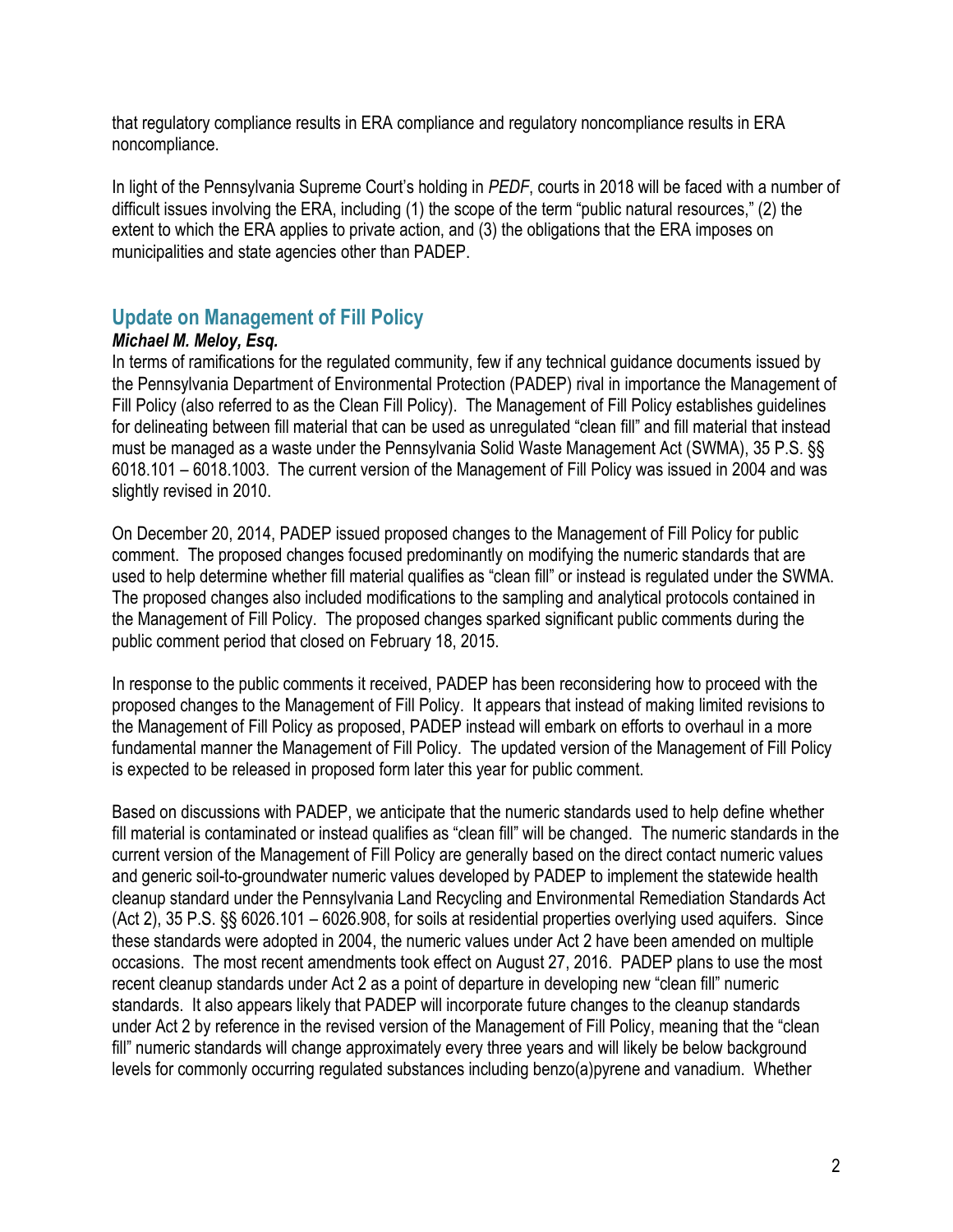PADEP fully embraces the "tool box" available under Act 2 for setting residential cleanup standards for soils as it establishes new numeric standards for "clean fill" remains an open question.

If PADEP revises the numeric standards under the Management of Fill Policy as expected, PADEP will need to tackle the difficult issue of how to address background levels of regulated substances that might be higher than the new "clean fill" standards. Significant problems will be created if PADEP fails to include a necessary a "safety valve" for such situations. In addition, we anticipate that the revised Management of Fill Policy will address on some level how new numeric standards for "clean fill" will be phased in with respect to ongoing or completed projects. For example, where new numeric standards are more restrictive than current standards, such changes will necessarily place into question the status of fill material that was used in accordance with the current numeric standards but which might not qualify as "clean fill" under the new numeric standards. Likewise, the status of fill material that has been acquired in reliance on the current clean fill standards but may not be used by the time the new standards take effect will need to be resolved.

Given the importance of the Management of Fill Policy, it will be critical for the regulated community to carefully review the changes to the Management of Fill Policy that are expected to be proposed and to take advantage of the additional public comment period that PADEP is envisioning to solicit input regarding those changes.

## **Changes to Pennsylvania's Act 2 Program – New Cleanup Standards for Aldrin, Beryllium and Cadmium**

### *William E. Hitchcock, Technical Consultant*

On December 12, 2017, Pennsylvania's Environmental Quality Board (EQB) unanimously approved a finalomitted rulemaking to substantially increase the Act 2 cleanup standards for beryllium, cadmium, and aldrin. The Act 2 cleanup standards are risk-based, meaning they are calculated according to the methods described in 25 Pa. Code Chapter 250 using the best-available toxicological data to be protective of human health under a variety of exposure scenarios. The standards must be periodically revised as newer and more accurate toxicological information becomes available, and the last such revision occurred in August 2016.

This currently proposed revision is intended to correct errors that were discovered in the 2016 cleanup standards for three substances: aldrin, beryllium, and cadmium. The original and corrected cleanup standards are presented in the table below.

| Substance | <b>Environmental Media</b> | August 2016 Value   | <b>Corrected Value</b> |
|-----------|----------------------------|---------------------|------------------------|
| Aldrin    | Groundwater                | $0.43 \mu g/L$      | $0.043 \mu g/L$        |
| Beryllium | Soil, residential          | $2 \text{ mg/kg}$   | 440 mg/kg              |
| Beryllium | Soil, non-residential      | 11 $mg/kg$          | $6,400$ mg/kg          |
| Cadmium   | Soil, residential          | $1.2 \text{ mg/kg}$ | 110 mg/kg              |
| Cadmium   | Soil, non-residential      | 6 mg/kg             | $1,600$ mg/kg          |

These corrections will result in a decreased cleanup standard for the environmentally-persistent organochlorine insecticide aldrin. Since aldrin is currently a contaminant of concern at only 10 cleanup sites in Pennsylvania, this correction is expected to have limited impact on the regulated community. However, the substantial increases to the cleanup standards for the naturally-occuring metals beryllium and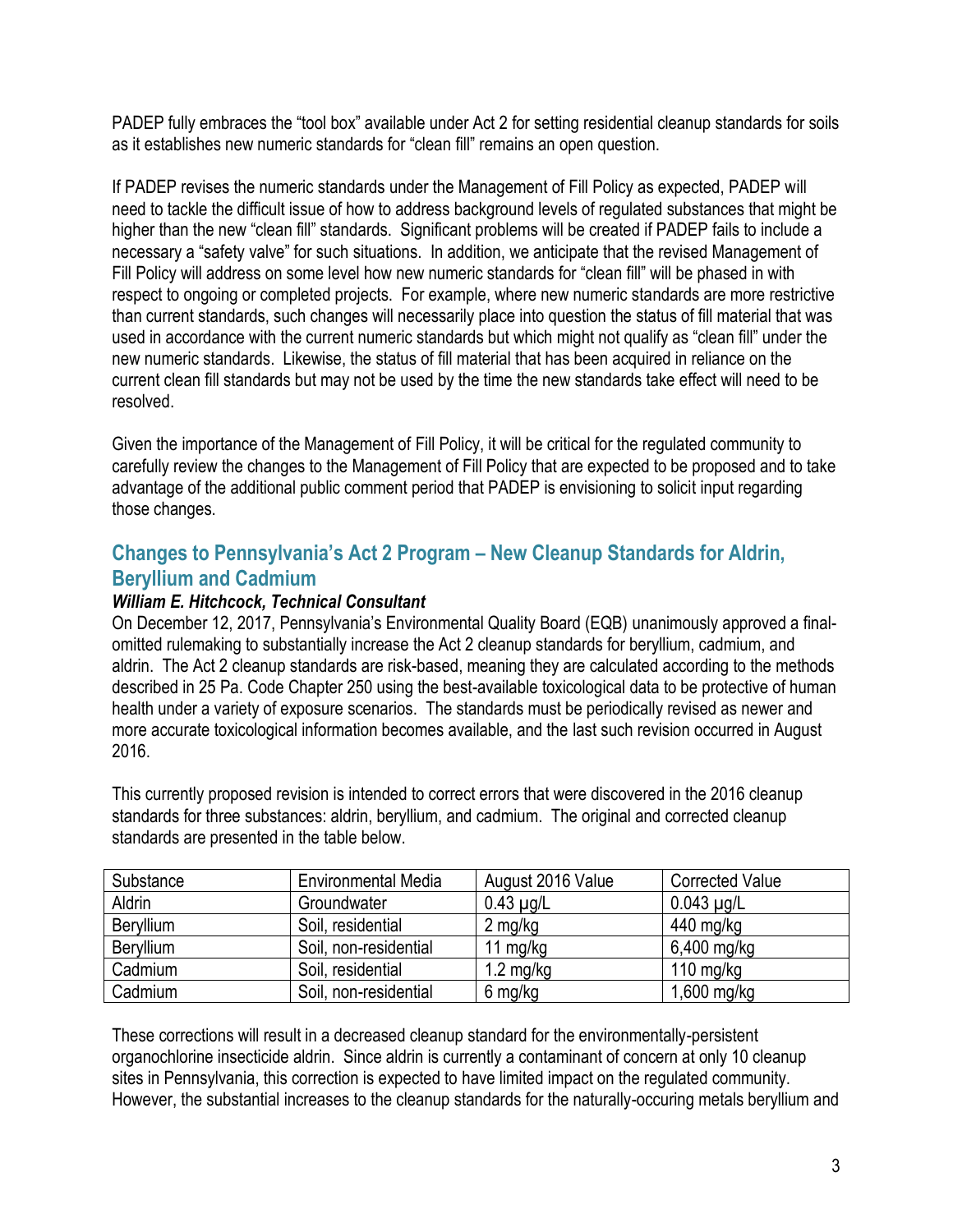cadmium should have a significant positive effect on many Act 2 cleanup sites across the state, allowing for a faster and less-expensive path to obtaining Act 2 liability relief while still remaining protective of human health.

MGKF was instrumental in identifying and correcting these errors because of the participation of our partner, Michael Meloy, on the Cleanup Standards Scientific Advisory Board. Because these corrections are not expected to significantly increase the burden on the regulatory community, this proposed rulemaking is not planned to go through the typical public-commenting process. Therefore, the new cleanup standards should go into effect when they are published to the Pennsylvania Bulletin and Code in the Spring of 2018.

## **Update on Proposed Revisions to Pennsylvania's Storage Tank and Spill Prevention Program**

#### *William E. Hitchcock, Technical Consultant*

On October 17, 2017, Pennsylvania's Environmental Quality Board (EQB) unanimously approved the adoption of proposed changes to the Storage Tank and Spill Prevention Program regulations found at 25 Pa. Code Chapter 245. Many of the proposed changes were prompted by EPA's July 15, 2015 revisions to the federal storage tank regulations at 40 CFR Part 280, which must be implemented at the state level (in authorized states) within three years. The Pennsylvania Department of Environmental Protection (PADEP) intends to publish the revised regulations for a 30-day public comment period in February of 2018.

[The proposed changes to Chapter 245](http://files.dep.state.pa.us/PublicParticipation/Public%20Participation%20Center/PubPartCenterPortalFiles/Environmental%20Quality%20Board/2017/October%2017/7-530_UST%20Proposed/03_7-530_UST%20Proposed_Annex%20A.pdf) are intended to strengthen the Underground Storage Tank (UST) requirements by increasing the emphasis on properly operating and maintaining spill prevention, overfill prevention, and release detection equipment through increased inspection and testing. The new requirements that have been proposed for UST systems include:

- A visual inspection of spill prevention equipment and release detection every 30 days.
- A visual inspection of containment sumps and handheld release detection devices annually.
- Testing of spill prevention equipment every three years.
- Inspection of overfill prevention equipment every three years.
- Testing of containment sumps used for interstitial monitoring every three years.
- Annual testing of release detection equipment.
- Mandatory release detection for emergency generator USTs. Previously, emergency generator USTs were deferred from having to meet release detection requirements.
- Prohibit flow restrictors (ball float valves) as an option for overfill prevention in new UST systems.

Significantly, the proposed regulations also add additional clarifying language to the regulatory definition of the word "release". The additional language specifies that releases of regulated substances to containment structures are considered to pose an immediate threat of contamination of environmental media, and therefore are required to be reported except under specific circumstances. This proposed change, if adopted, is likely to result in substantially increased reporting of releases from the estimated 12,600 storage tank facilities in Pennsylvania.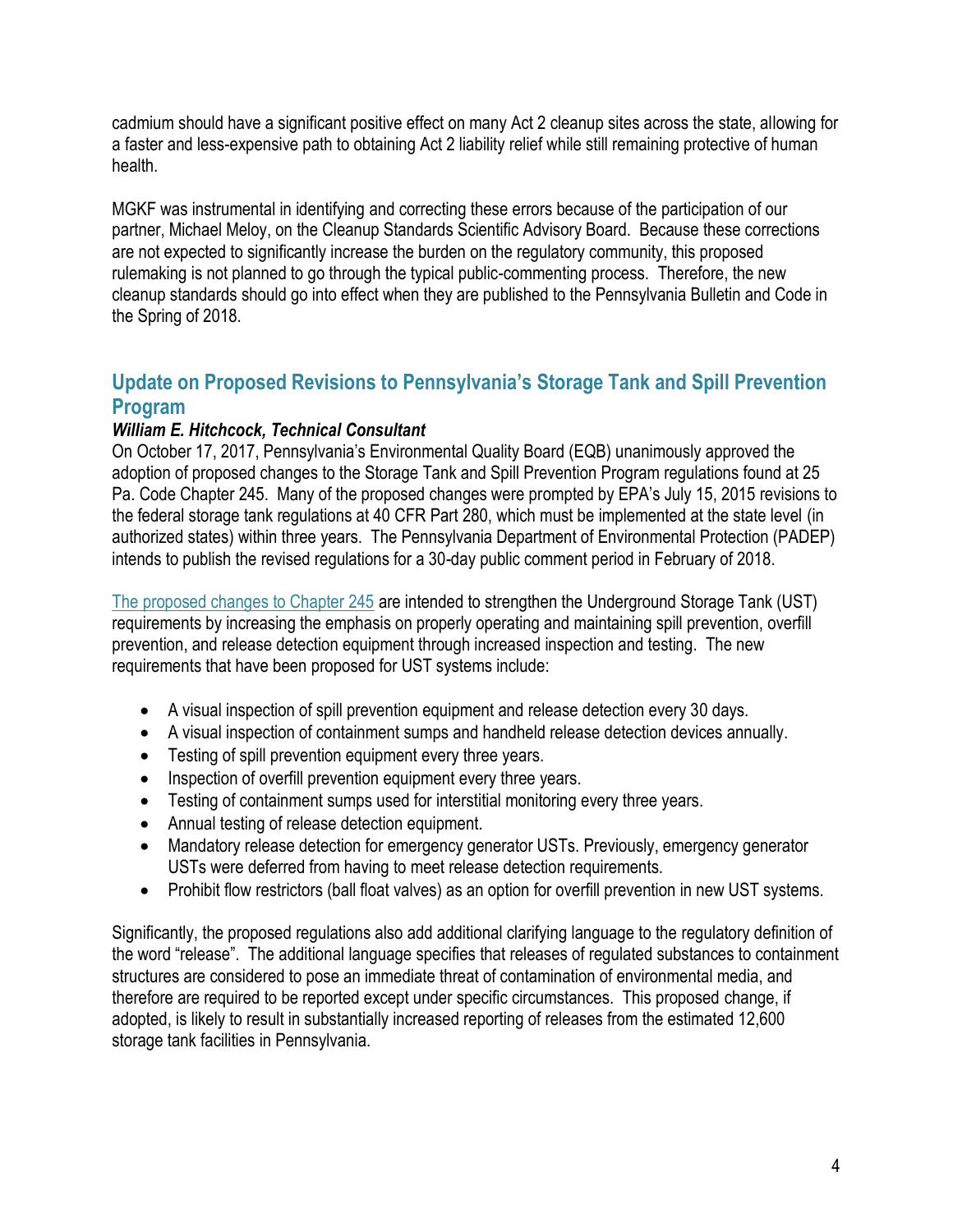## **PADEP to Forge Ahead with Proposed Air Fee Increases in 2018**

### *Katherine L. Vaccaro, Esq.*

In the fall of 2017, the Pennsylvania Department of Environmental Protection (PADEP) announced its plans to (1) increase existing fees for permit applications and annual emissions fees for Title V facilities; and (2) establish new fees for the review of certain information by the Air Quality Program for which no fees are currently required. According to PADEP, the reason for the fee increases is to generate more revenue for the Commonwealth's Clean Air Fund, which is expected to have a negative balance in less than five years absent some uptick in revenue. In fact, one of the primary reasons cited by PADEP for the Clean Air Fund's dwindling balance is the fact that there has been a significant trend in emissions reductions, and therefore a corresponding reduction in emissions fees due, over the past 15 years. But nevertheless, if finalized, these changes would affect thousands of facilities in Pennsylvania.

Under PADEP's current proposal, the fee increases would extend to plan approval and operating permit applications, among other types of applications. PADEP would also establish *new* fees for (1) Requests for Determination (RFD) of changes of minor significance and exception from plan approval, and (2) notifications of asbestos abatement and demolition/renovation, both of which PADEP currently processes at no charge. With respect to annual emissions fees, PADEP is still considering several options, but the Department's preferred approach would increase the cost per ton of pollutant emitted from approximately \$90 to \$110 (up to a maximum of 4,000 tons per pollutant per year, as PADEP is not planning on adjusting or eliminating the current cap). The increased fees would take effect for emissions generated during calendar year 2018, with payments due by September 1, 2020.

This issue continues to garner significant interest at the state level, with PADEP's Air Quality Technical Advisory Committee (AQTAC) raising several concerns about the fee increases during its December 2017 meeting. In particular, the AQTAC members devoted meaningful discussion time to the fact that PADEP's current proposal would not impose an emission fee for carbon dioxide, notwithstanding its classification as a regulated pollutant. PADEP currently expects to deliver a draft proposed rulemaking package to AQTAC during the second quarter of 2018. Following review by ACTAC and, then, the Environmental Quality Board, the proposed rule will be published for public comment. Interested parties should therefore stay tuned as these issues continue to unfold, including identifying opportunities for public participation in the ongoing regulatory development process.

## **DRBC Proposes Rule to Ban Hydraulic Fracturing and Restrict Wastewater Operations**

## *Todd D. Kantorczyk, Esq.*

At the beginning of December 2017, the Delaware River Basin Commission (DRBC) issued a Notice of Proposed Rulemaking and Public Hearing that if adopted would prohibit hydraulic fracturing activities within the Delaware River basin. The rule would also strictly regulate and require DRBC approval for both the withdrawal of water from within the basin for hydraulic fracturing activities outside the basin and the treatment of oil and gas wastewaters within the basin.

Hydraulic fracturing activities have been effectively prohibited in the basin since May of 2010, when the Commissioners voted to postpone any decisions on dockets related to hydraulic fracturing until the DRBC adopted corresponding regulations. The DRBC released a draft of regulations at the end of 2010, revised them in 2011, but eventually cancelled the meeting scheduled to vote on the rules. The DRBC had not